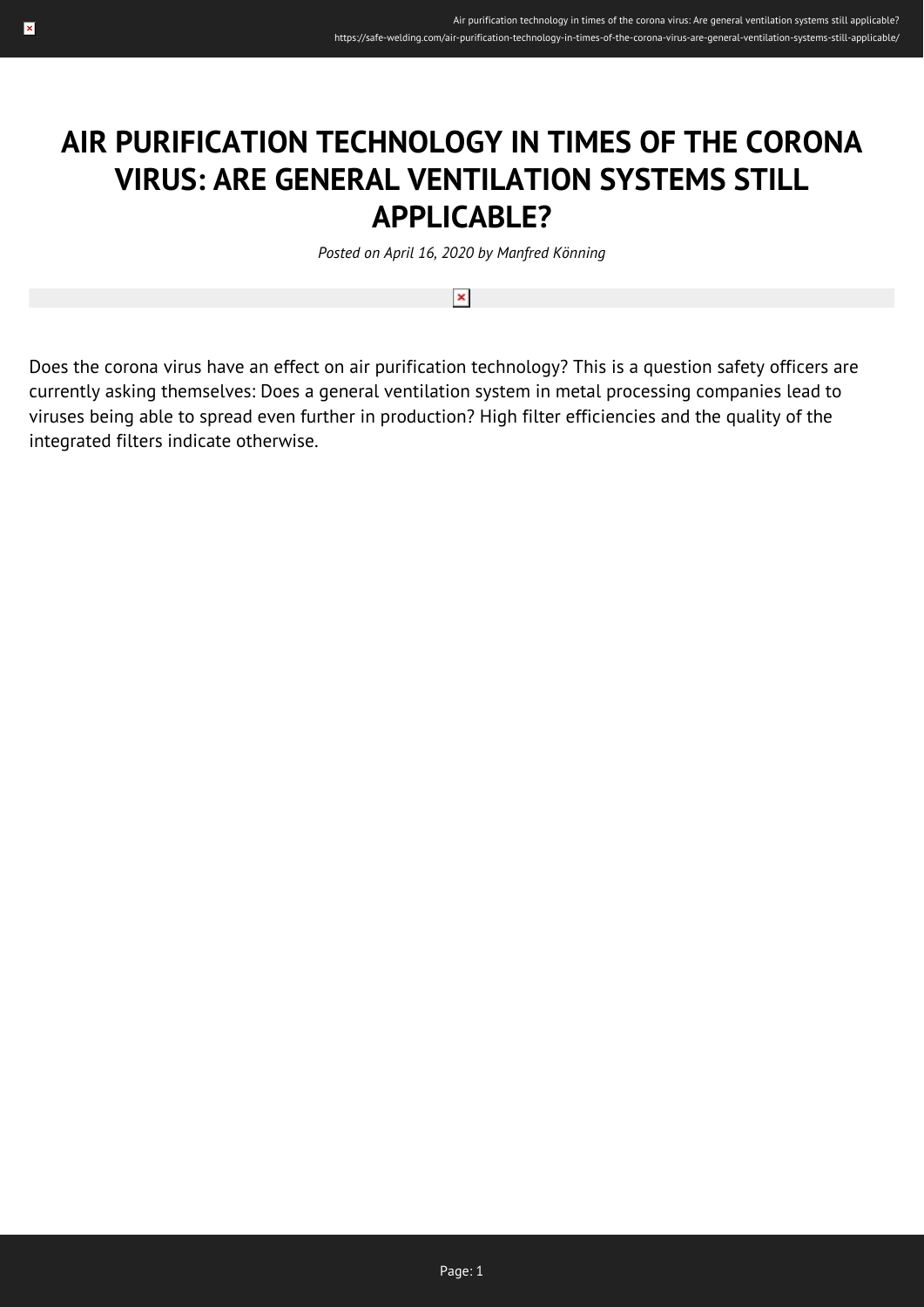**Does the corona virus have an effect on air purification technology? This is a question safety officers are currently asking themselves: Does a general ventilation system in metal processing companies lead to viruses being able to spread even further in production? High filter efficiencies and the quality of the integrated filters indicate otherwise.**

The corona virus (COVID-19) is spreading across the world. At the same time, safety concerns in companies are increasing. Metalworking is also affected by this. Here, there are often spacious production halls that make it possible to maintain the distance regulations of two metres recommended by recognised virologists. In order to provide comprehensive protection for production employees, however, safety managers are currently also looking into other health risks.

## **Corona virus: Can the general ventilation continue to run?**

Air purification technology is also coming under scrutiny in the wake of the current health crisis. And for the following reason: Safety managers fear that the systems that actually serve to protect employees, in fact, could have the opposite effect in the current situation – namely a distribution of viruses. This line of thought refers exclusively to systems that allow the recirculation of air. This operating mode is carried out in three steps:

- 1. The air contaminated during welding or cutting is extracted.
- 2. After the hazardous substances are detected, the high-performance filters in the systems separate the particles.
- 3. The air purification systems feed the cleaned air back into the hall.

 $\blacktriangleright$ This is especially true of [general ventilation systems](https://safe-welding.com/nine-reasons-why-general-ventilation-systems-make-sense-for-metal-processing-companies/) that include:

- [Filter towers as stand-alone general ventilation according to the principle of layer ventilation](https://www.kemper.eu/en/products/cleanairtower-general-ventilation_kp18930)
- [Push-Pull systems](https://www.kemper.eu/en/products/push-pull-general-ventilation-system_kp18963)
- [General ventilation systems with displacement ventilation](https://www.kemper.eu/en/products/displacement-ventilation_kp18969)
- or [General ventilation systems with mixed ventilation also as stand-alone variant](https://www.kemper.eu/en/products/kemjet-general-ventilation-system_kp26520)

Those responsible for safety are questioning whether the corona viruses are even captured by the filter media due to their size and whether they are distributed further in the general ventilation system when the cleaned air is discharged. Would it not be better for the companies to not switch on the systems at all during the corona crisis?

## **Particle size: Welding smoke particles comparable to corona viruses**

According to the knowledge about the corona virus that has been gained so far, however, there is currently no basis for these fears. The reason for this is the filter systems commonly in use today. As a rule, they feature both high quality filters and a high filter efficiency to separate even ultra-fine particles. Welding